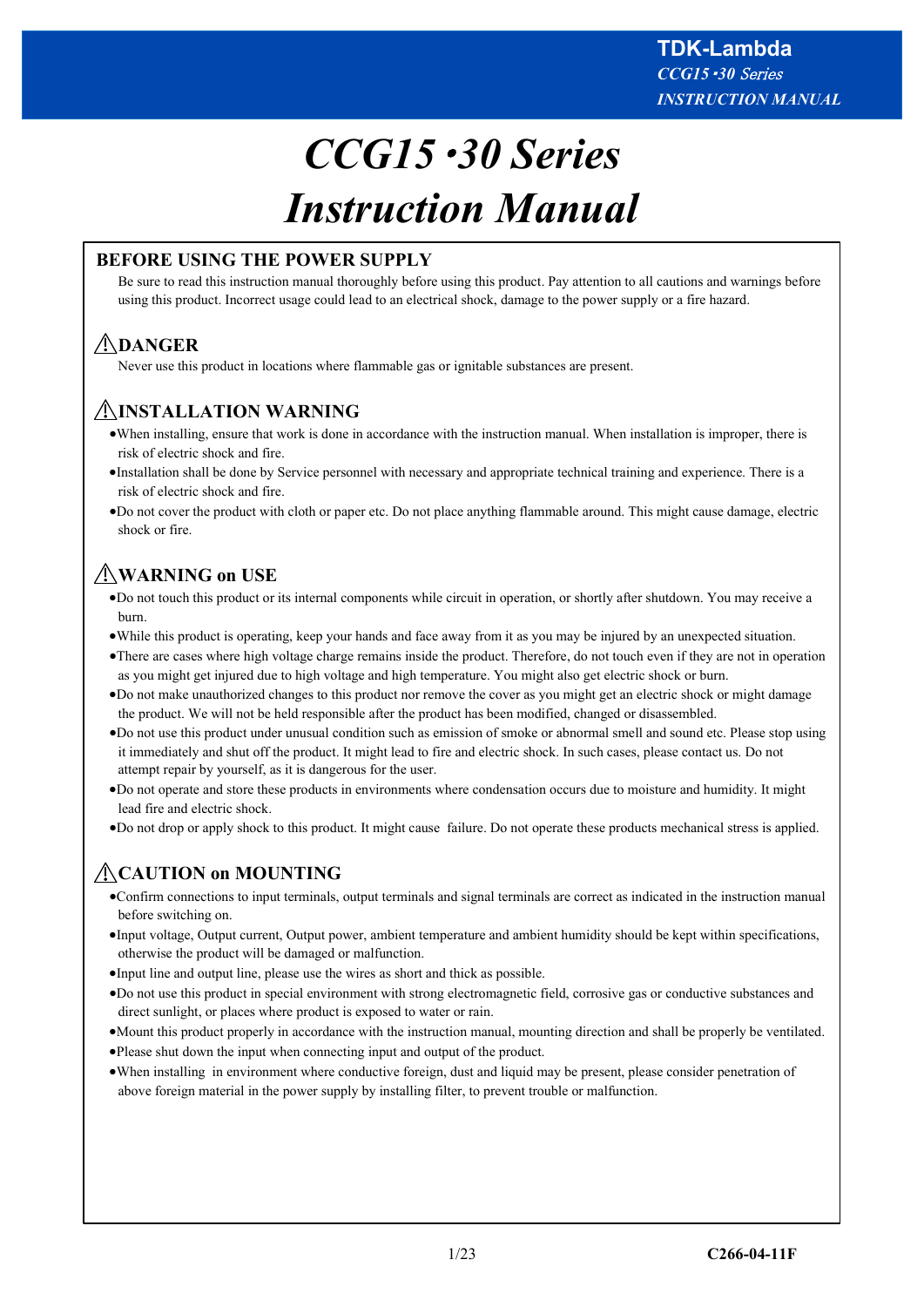# **CAUTION on USE**

- ·Product individual notes are shown in the instruction manual. If there is any difference with common notes, individual notes shall have priority.
- ·Before using this product, be sure to read the catalog and instruction manual. There is risk of electric shock or damage to the product or fire due to improper use.
- ·Input voltage, Output current, Output power, ambient temperature and ambient humidity should be kept within specifications, otherwise the product will be damaged, or cause electric shock or fire.
- ·For products without built-in protection circuit (element, fuse, etc.), insert fuse at the input to prevent smoke, fire during abnormal operation.
- ·For externally mounted fuse do not use other fuses aside from our specified and recommended fuse.
- ·This product was made for general purpose electronic equipment use and is not designed for applications requiring high safety (such as extremely high reliability and safety requirements. Even though high reliability and safety are not required, this product should not be used directly for applications that have serious risk for life and physical safety. Take sufficient consideration in fail-safe design (such as providing protective circuit or protective device inside the system, providing redundant circuit to ensure no instability when single device failure occurs).
- ·When used in environments with strong electromagnetic field, there is possibility of product damage due to malfunction.
- ·When used in environment with corrosive gas (hydrogen sulfide, sulfur dioxide, etc.), there is possibility that they might penetrate the product and lead to failure.
- ·When used in environments where there is conductive foreign matter, dust or liquid, there is possibility of product failure or malfunction.
- ·Provide countermeasure for prevention of lightning surge voltage as there is risk of damage due to abnormal voltage.
- ·Take care not to apply external abnormal voltage to the output terminals and signal terminals. Especially, applying reverse voltage or overvoltage more than the rated voltage to the output might cause failure, electric shock or fire.
- ·Never operate the product under overcurrent or short circuit condition. Insulation failure, or other damages may occur.
- ·The application circuits and their parameters are for reference only. Be sure to verify effectiveness of these circuits and their parameters before finalizing the circuit design. Moreover, we will not be responsible on application patent or utility model.
- ·Excessive stress could cause damage. Therefore, please handle with care.
- ·Use recommended external fuse to each products to ensure safe operation and compliance with the Safety Standards to which it is approved.
- ·The input power source to this product must have reinforced or double insulation from the mains.
- ·This product has possibility that hazardous voltage may occur in output terminal depending on failure mode. The output of these products must be protected by over voltage protection circuit in the end use equipment to maintain SELV.

# **Note**

- ·Consider storage of the product at normal temperature and humidity avoiding direct exposure to sunlight at environment with minimal temperature and humidity changes. Storage of product at high temperature, high humidity and environments with severe changes in temperature and humidity might cause deterioration, and occurrence of condensation in the product.
- ·When disposing product, follow disposal laws of each municipality.
- ·Published EMI (CE, RE) or immunity is the result when measured in our standard measurement conditions and might not satisfy specification when mounted and wired inside end-user equipment.
- ·Use the product after sufficiently evaluating at actual end-user equipment.
- ·If products are exported, please register the export license application etc. by the Government of Japan according to Foreign Exchange and Foreign Trade Control Law.
- ·The information in the catalog or the instruction manual is subject to change without prior notice. Please refer to the latest version of the catalog or the instruction manual.
- ·No part of this document may be copied or reproduced in any form without prior written consent TDK-Lambda.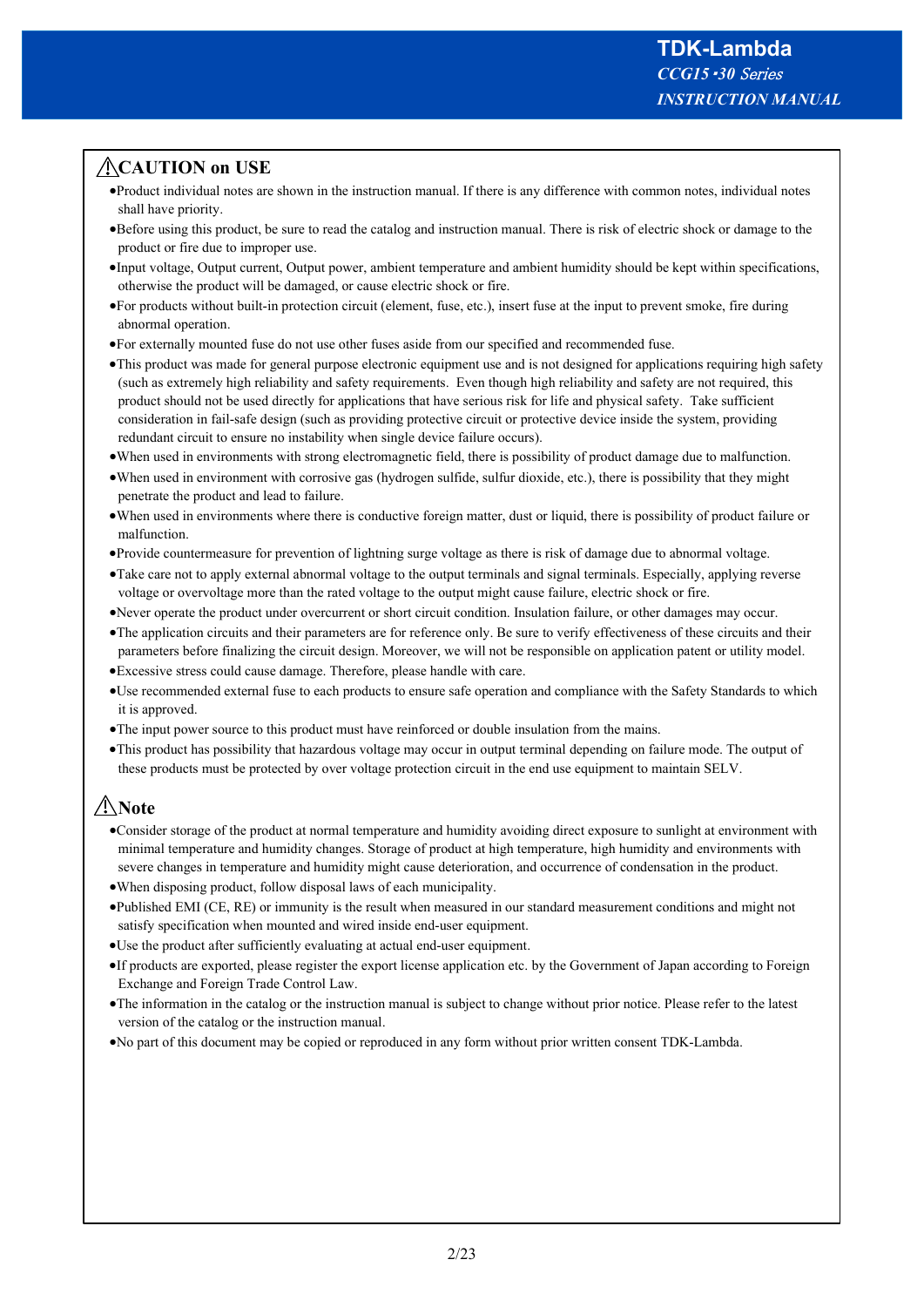**1. Model name identification method**



# **2. Terminal Explanation**





#### CCG-S

|       | $\mathbb{D}$ +Vin : +Input Terminal             |
|-------|-------------------------------------------------|
|       | 2 - Vin : - Input Terminal                      |
|       | 3 RC : Remote ON/OFF Control Terminal           |
|       | $\textcircled{4}$ +Vout : +Output Terminal      |
|       | <b>5 TRM</b> : Output Voltage Trimming Terminal |
|       | 6 - Vout : - Output Terminal                    |
| CCG-D |                                                 |
|       |                                                 |
|       | $(1) + \text{Vin}$ : +Input Terminal            |
|       | 2 - Vin : - Input Terminal                      |
|       | 3) RC : Remote ON/OFF Control Terminal          |
|       | $\textcircled{4}$ +Vout : +Output Terminal      |
|       | 5 COM : Common Ground Terminal                  |
|       | 6 - Vout : - Output Terminal                    |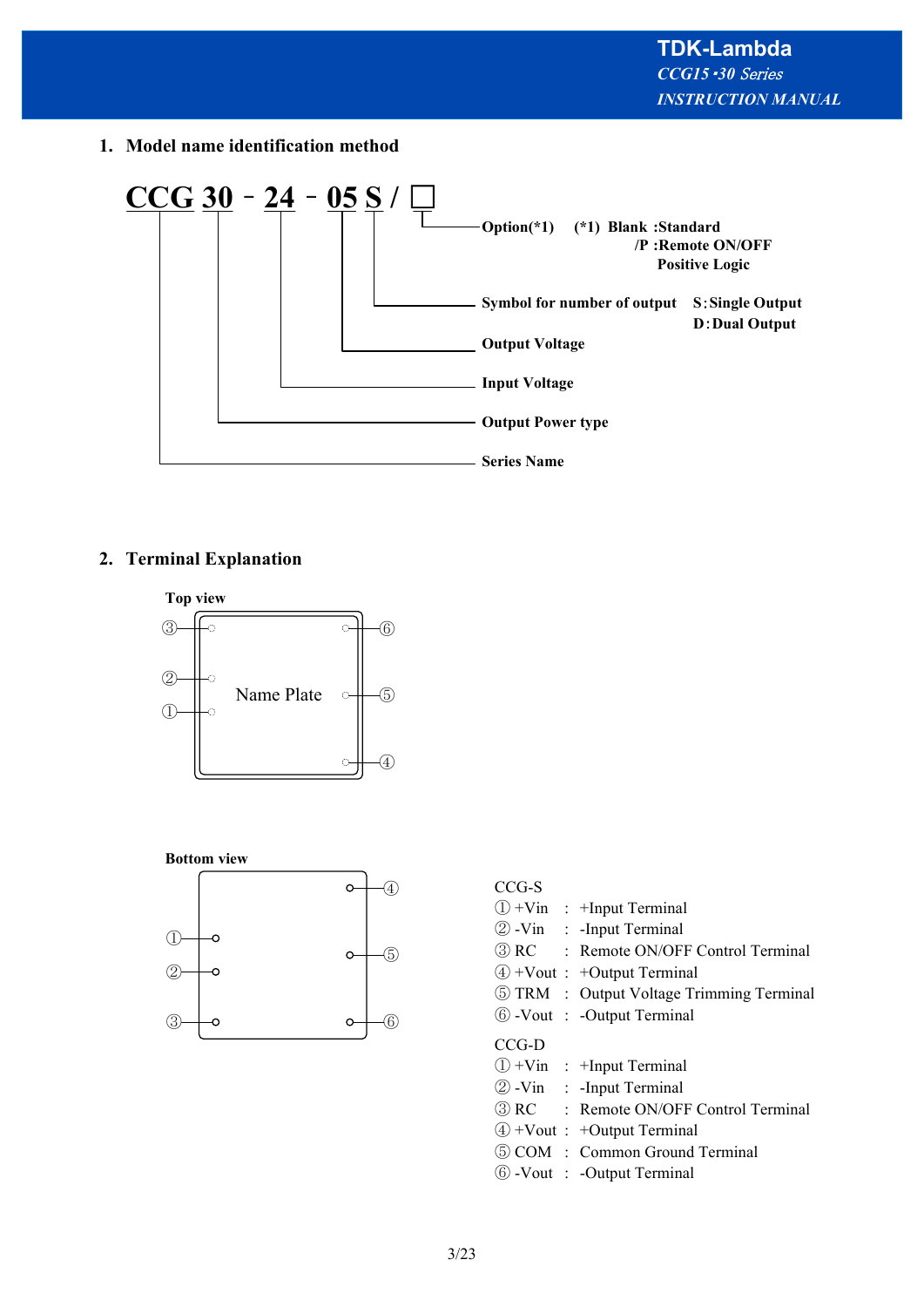# **3. Block Diagram**

# **CCG15-S**





Switching Frequency(fixed) : 3.3V、 5V : 270kHz 12V、 15V : 360kHz



Switching Frequency(fixed) : 430kHz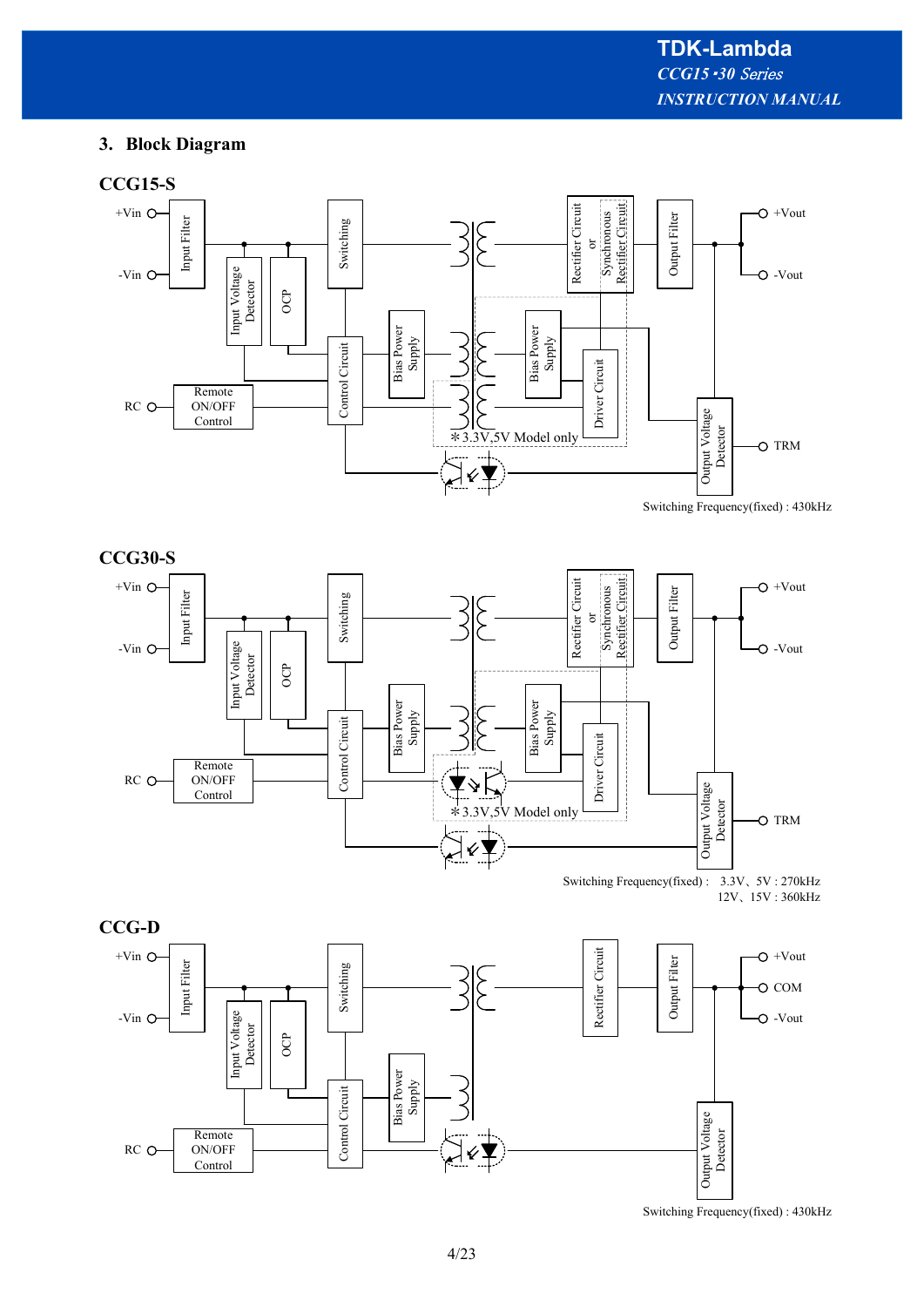# **4. Sequence Time Chart**



\*1 For example on above, RC Voltage shows Negative Logic control operation. For details on this function, please refer to Application Notes "6-7. Remote ON/OFF Control (RC terminal)" section.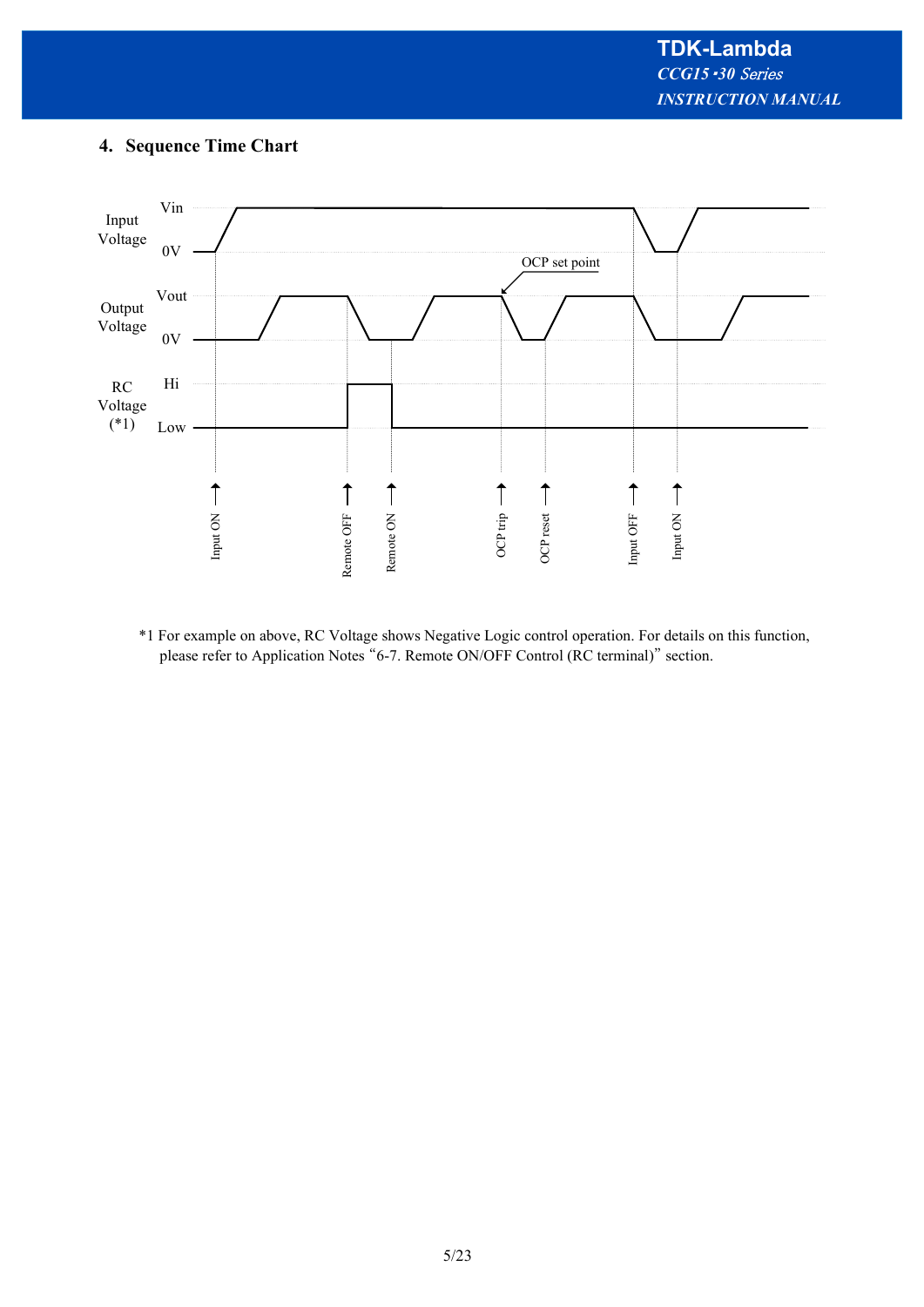# **5. Terminal Connecting Method**

In order to use the CCG series, this power supply must be connected with external components according to Fig.5-1.

If it is connected to wrong terminal, the power supply will be damaged. Pay attention to each wiring.



(a) Standard model (Negative Logic model)



(b) Positive Logic model

Fig.5-1 Basic connection

#### **F1 : Input Fuse**

CCG series has no internal fuse.

Use external fuse to comply various Safety Standards and to improve safety.

Moreover, use fast-blow type for every power supply.

Furthermore, fuse must be connected to +Vin side if -Vin side is used as ground, or fuse must be connected to -Vin side if +Vin side is used as ground.

Consider margin over the actual input voltage to be used when selecting fuse. Moreover, consider  $I<sup>2</sup>t$  fuse rating for surge current (inrush current) during line throw-in.

Input Fuse Recommended Current Rating

 CCG15-24-xxS/D : 6.3A or lower CCG15-48-xxS/D : 5.0A or lower CCG30-24-xxS/D : 10A or lower CCG30-48-xxS/D : 6.3A or lower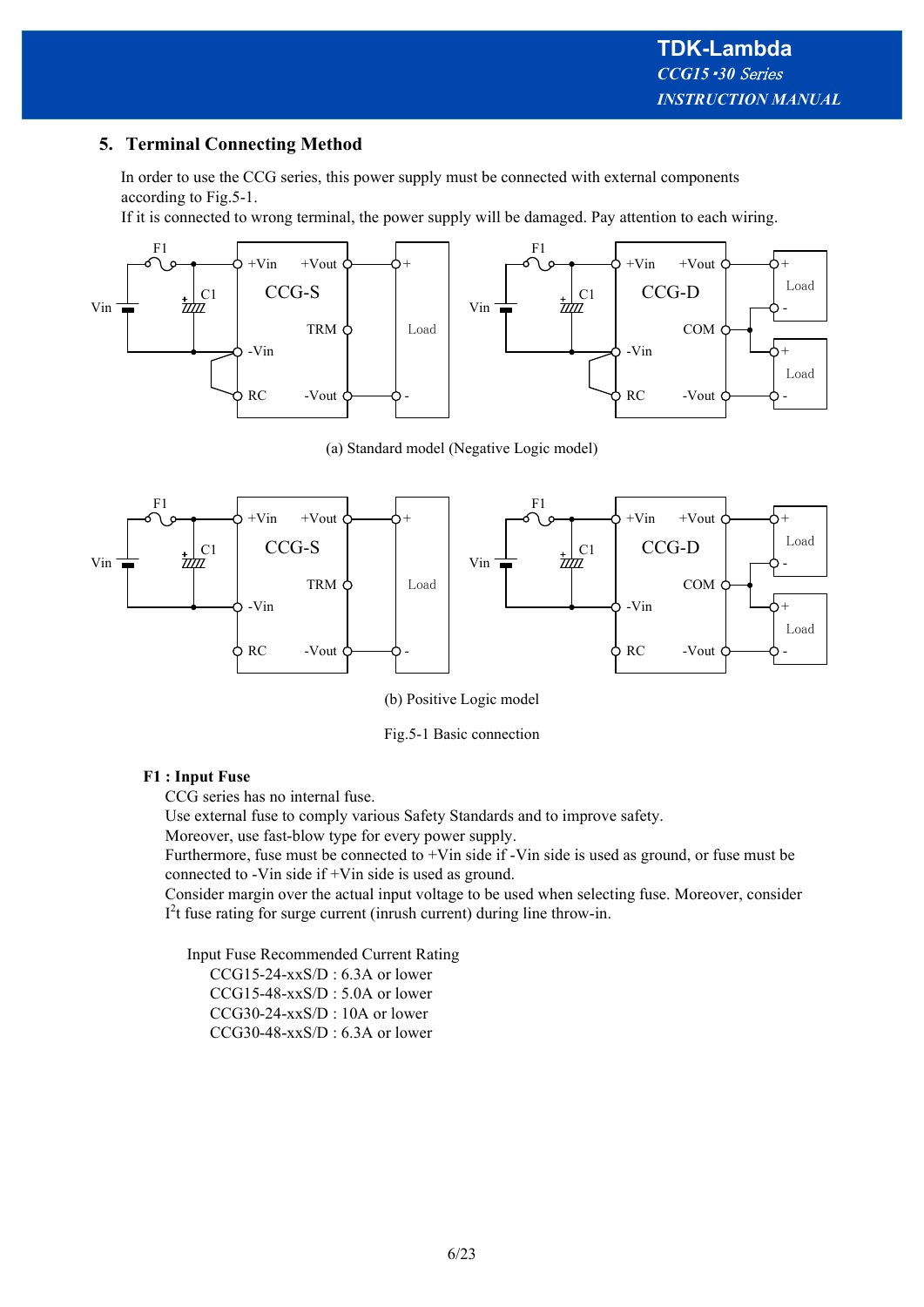#### **C1 : External Input Capacitor**

To prevent the effect of input line inductance to the power supply, connect electrolytic capacitor between +Vin and -Vin terminals.

Recommended Capacitance

 CCGxx-24-xxS/D : 120μF or more CCGxx-48-xxS/D : 47μF or more

Note) 1.Use low impedance electrolytic capacitor with excellent temperature characteristics. (Nippon Chemi-Con KZE series or equivalent)

- 2.When using CCG15-24-xxS below -10℃ ambient temperature, connect more than two recommended capacitor in parallel to reduce ESR.
- 3.When input line inductance becomes excessively high due to insertion of choke coil, operation of the power supply could become unstable. For this case, increase capacitance of electrolytic capacitor more than recommended capacitance.
- 4.When steeply to open the input line by using the relay etc. when the power supply is operating, there is possibility of the power supply restarts due to the power input voltage rises. It is influenced by the impedance characteristics of pattern on printed circuit board, C1 and choke coil etc.

Please use it on the actual machine sufficiently.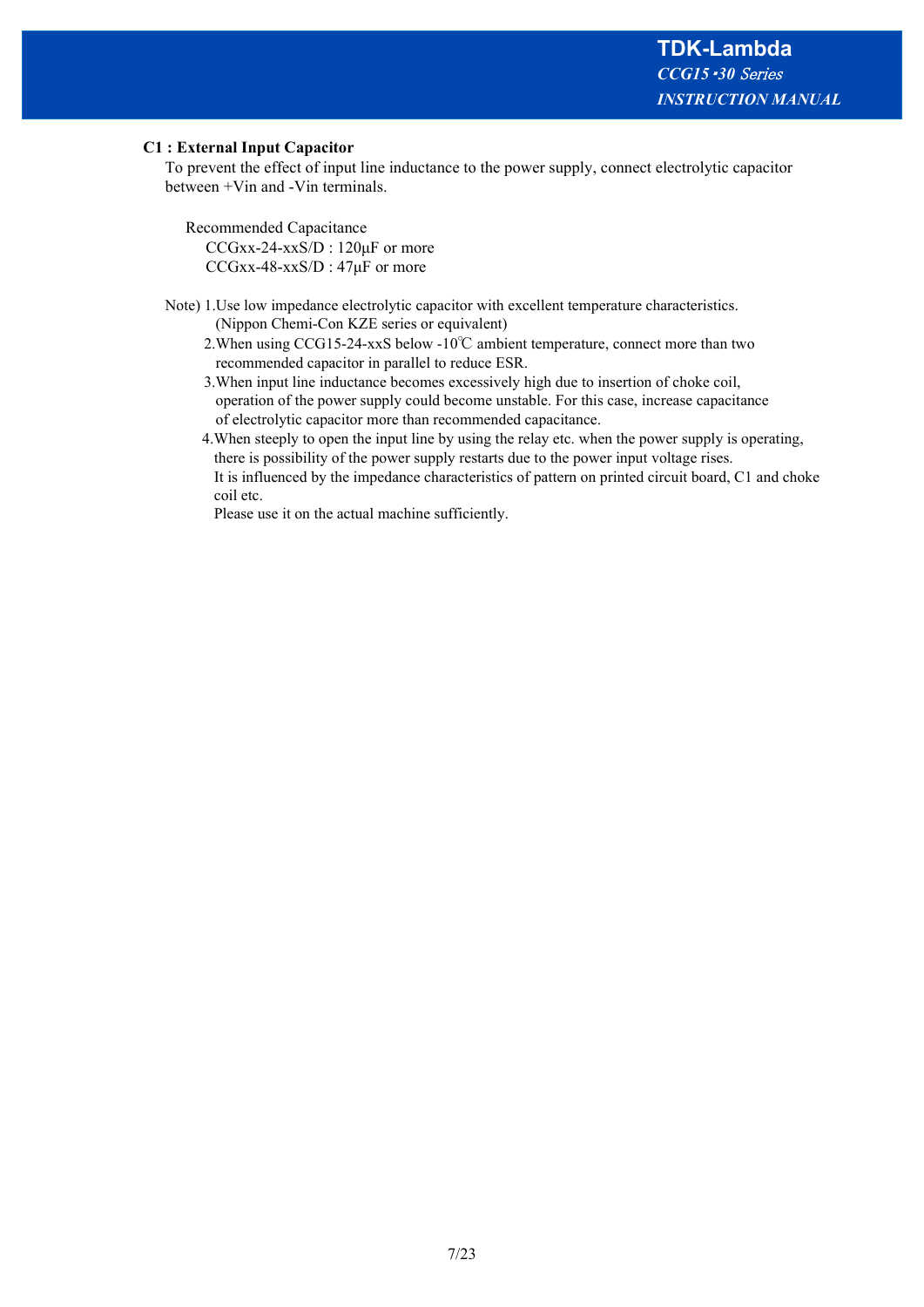#### ● **Protection for Reversed Input Connection**

Reverse input polarity would cause power supply damage. For cases where reverse connections are possible, connect a protective diode and fuse. Use protective diode with higher voltage rating than the input voltage, and with higher surge current rating than fuse current rating.



Fig.5-2 Protection for Reversed Input Connection

#### ● **External Output Capacitor**

This power supply is capable of operating without external output capacitor. For case of abrupt changes in load current or the line to the load is long, operation might become unstable. In this case, it is possible to stabilize the output voltage by attaching capacitor. CCG-S : between +Vout and -Vout terminal

CCG-D : between +Vout and COM terminal, -Vout and COM terminal

Maximum capacitance of external output capacitor is shown in Table 5-1.

|       | Table 5-1 Maximum Capacitance of External Output Capacitor |  |
|-------|------------------------------------------------------------|--|
| Model | Maximum canacitance                                        |  |

| Model          | Maximum capacitance |
|----------------|---------------------|
| 3.3V           | $10,000\mu F$       |
| 5V             | $7,200\mu F$        |
| $12V, \pm 12V$ | $1,200\mu F$        |
| $15V, \pm 15V$ | $1,000\mu F$        |

Note) When using 3.3V and 5V output models of CCG30-S, output voltage might become unstable at input voltage dips or short interruption on connection output capacitor. In this case, it is possible to stabilize the output voltage by attaching input voltage retention diode and increase capacitance of C1 as shown in Fig.5-3. Use input voltage retention diode with higher current rating than fuse current rating. Moreover, choose a suitable capacitance of C1 in accordance with operating condition.



Fig.5-3 Caution about Connecting Output Capacitor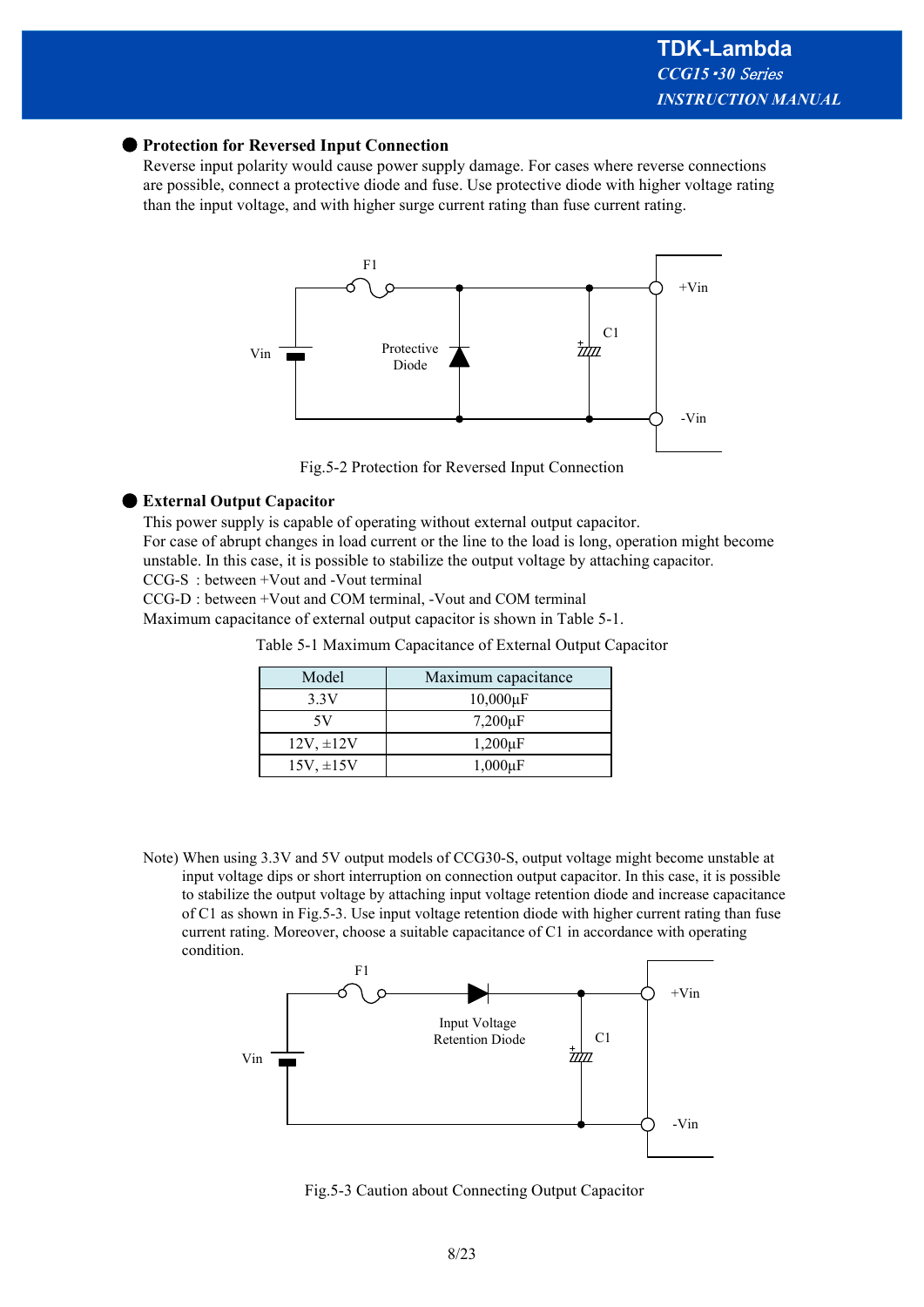## **6. Explanation of Functions and Precautions**

#### **6-1. Input Voltage Range**

Input voltage range for CCG series is indicated below.

Input Voltage Range CCGxx-24-xxS/D : 9 - 36VDC CCGxx-48-xxS/D : 18 - 76VDC

Take note that power supply might be damaged or not meet specification when applied input voltage which is out of specified range.

Ripple voltage(Vrpl) which results from rectification and filtering of commercial AC line is might be included within the input voltage as shown in Fig.6-1.

In this case, ripple voltage must be limited within the voltage described below.

Allowable Input Ripple Voltage:2Vp-p

When input ripple voltage exceed above value, the output ripple voltage might be large. Take note that sudden input voltage change might be cause variation of output voltage transitionally. Moreover, maximum value and minimum value of input voltage waveform must not go beyond the limit of above input voltage range.



Fig.6-1 Input Ripple Voltage

#### **6-2. Output Voltage Adjustment Range (Only CCG-S)**

Output voltage could be adjusted within the range described below by connecting external resistor or variable resistor.

However, take note that power supply might be damaged when output voltage exceeds the range described below.

When increasing the output voltage, reduce the output current accordingly so as not to exceed the maximum output power.

Take note that when output voltage is decreased, maximum output current is until rated maximum output current of specification.

Output Voltage Adjustment Range : ±10% of Nominal Output Voltage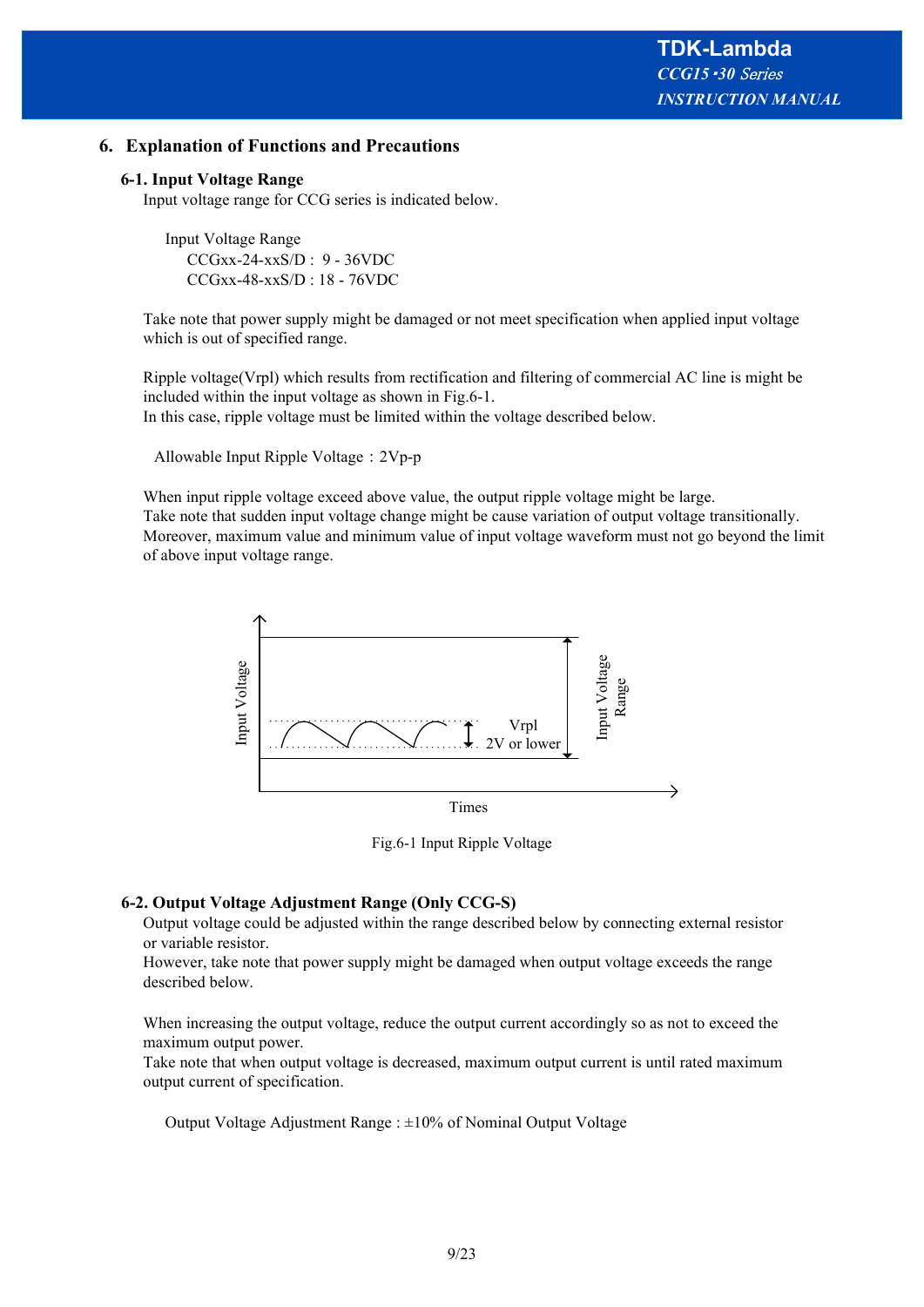#### ● Output Voltage Adjustment by External Resistor or Variable Resistor (Only CCG-S)

(1) In case of adjusting output voltage lower

(1-1) Maximum output current

In case of adjusting output voltage lower, maximum output current is until rated maximum output current of specification.

ex)In case of CCG30-xx-12S

When setting 12V Model to 10.8V output, maximum output power =  $10.8V \times 2.5A = 27W$ .

#### (1-2) External resister connecting method

Connect an external resistor or variable resister Ra between TRM and +Vout terminal. To prevent the effect of noise or other, connect as short as possible because TRM terminal is relatively high impedance.

Please refer to Table 6-1 when adjusting output voltage.



Fig.6-2 Basic Connection for Output Voltage Trim Down

| Table 6-1 Equation of External Resistor and Output Voltage |  |
|------------------------------------------------------------|--|
|------------------------------------------------------------|--|

| Model               | Equation                                                          |                                                                      |  |
|---------------------|-------------------------------------------------------------------|----------------------------------------------------------------------|--|
| $CCGxx$ - $xx$ -03S | 16.05<br>Vout $(V) = 3.3$<br>$\sqrt{22.8+Ra(k\Omega)}$            | $\frac{16.05}{3.3\text{-Vout (V)}}$<br>$- -22.8$<br>$Ra(k\Omega)$    |  |
| $CCGxx$ - $xx$ -05S | $\frac{53.95}{32.3 + Ra (k\Omega)}$<br>Vout $(V) = 5.01$          | $\frac{53.95}{5.01\text{-Vout (V)}}$ - 32.3<br>$Ra(k\Omega)$         |  |
| $CCGxx$ - $xx$ -12S | $\frac{445.7}{63.1 + Ra (k\Omega)}$<br>Vout (V) = $12.05$ -       | Ra (k $\Omega$ ) = $\frac{445.7}{12.05 \text{-Vout (V)}}$<br>$-63.1$ |  |
| $CCGxx$ - $xx$ -15S | 732.7<br>Vout (V) = $15.08$ -<br>$\overline{74.7 + Ra (k\Omega)}$ | $=\frac{732.7}{15.08\text{-Vout (V)}}$ - 74.7<br>$Ra(k\Omega)$       |  |

Output Voltage: Vout(V), External Resistor Value: Ra(kΩ) Output voltage could be adjusted within the -10% of nominal output voltage by external resistor Ra.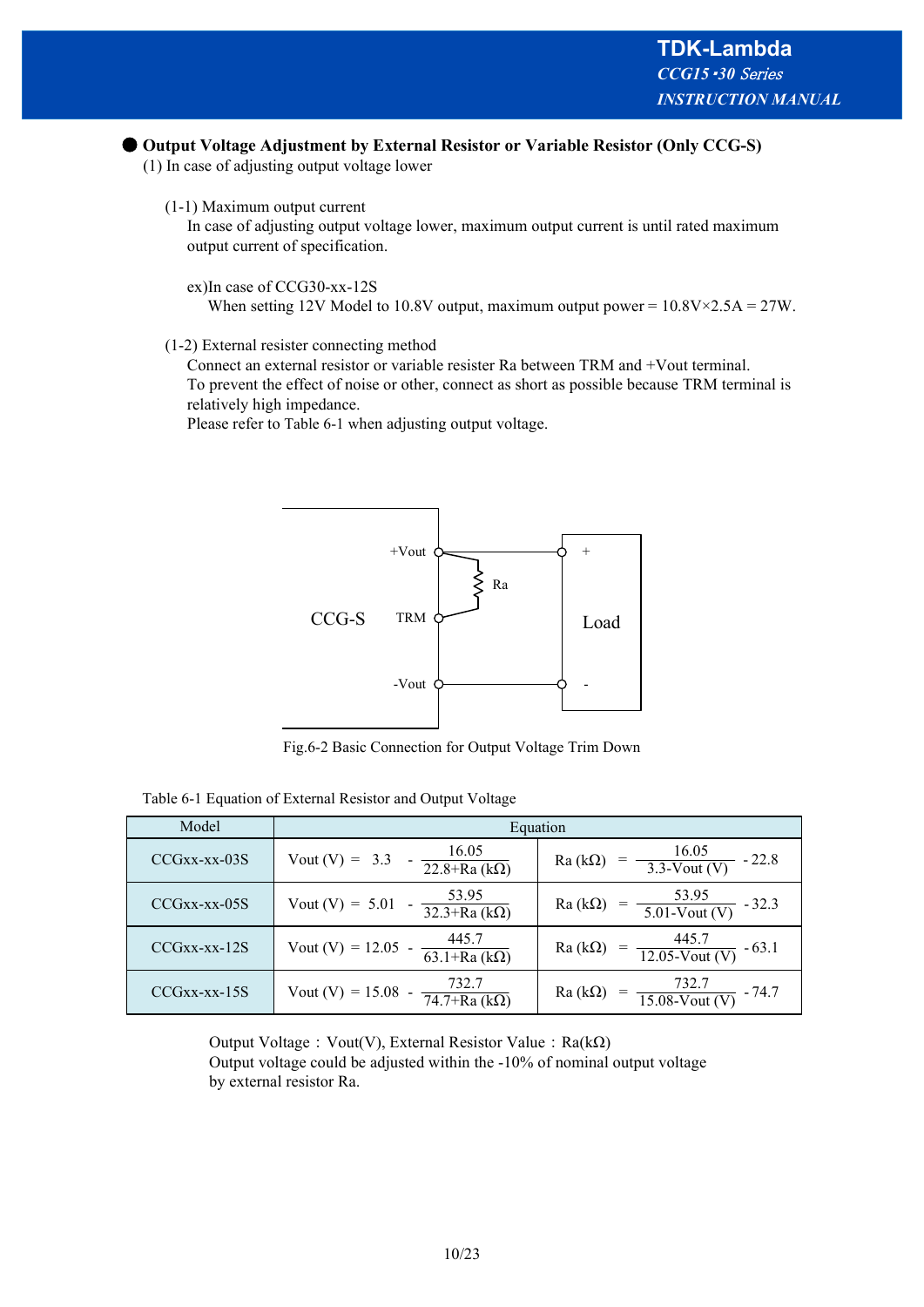- (2) In case of adjusting output voltage higher
	- (2-1) Maximum output current

When increasing the output voltage, reduce the output current accordingly so as not to exceed the maximum output power.

ex)In case of CCG30-xx-12S

When setting 12V Model to 13.2V output, maximum output current =  $30W\div 13.2V = 2.272A$ .

(2-2) External resister connecting method

Connect an external resistor or variable resister Rb between TRM and -Vout terminal. To prevent the effect of noise or other, connect as short as possible because TRM terminal is relatively high impedance.

Please refer to Table 6-2 when adjusting output voltage.



Fig.6-3 Basic Connection for Output Voltage Trim Up

Table 6-2 Equation of External Resistor and Output Voltage

| Model               | Equation                                                  |                                                                  |  |
|---------------------|-----------------------------------------------------------|------------------------------------------------------------------|--|
| $CCGxx$ - $xx$ -03S | Vout (V) = 3.3 + $\frac{9.67}{15+Rb (k\Omega)}$           | $= \frac{9.67}{\text{Vout (V)} \cdot 3.3} - 15$<br>$Rb(k\Omega)$ |  |
| $CCGxx$ - $xx$ -05S | Vout (V) = 5.01 + $\frac{17.73}{18+Rb (k\Omega)}$         | Rb (k $\Omega$ ) = $\frac{17.73}{\text{Vout (V)-5.01}}$ - 18     |  |
| $CCGxx$ - $xx$ -12S | $\frac{50.96}{22+Rb (k\Omega)}$<br>Vout (V) = $12.05 +$   | Rb (k $\Omega$ ) = $\frac{50.96}{\text{Vout (V)}-12.05}$ - 22    |  |
| $CCGxx$ - $xx$ -15S | $\frac{65.35}{22 + Rb (k\Omega)}$<br>Vout (V) = $15.08$ + | $= \frac{65.35}{\text{Vout (V)-15.08}} - 22$<br>$Rb(k\Omega)$    |  |

Output Voltage: Vout(V), External Resistor Value: Rb(kΩ) Output voltage could be adjusted within the  $+10\%$  of nominal output voltage by external resistor Rb.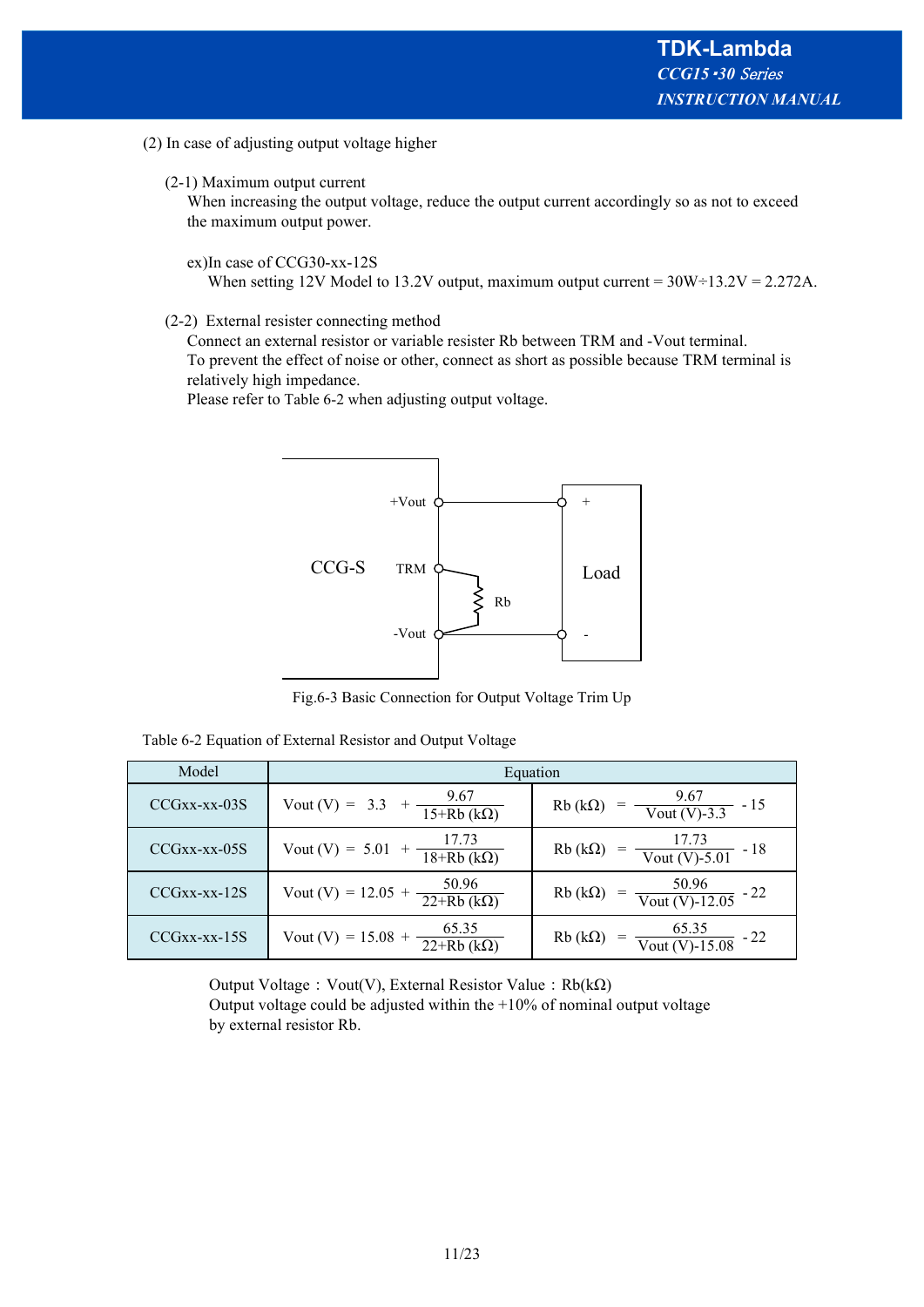#### **6-3. Maximum Output Ripple and Noise**

This output ripple and noise voltage is measured at connection as shown in Fig.6-4. Connect ceramic capacitor  $(C2, C3 : 22\mu F)^{Notel}$  at 50mm distance from the output terminal. Measure at C2 terminals as shown in Fig.6-4 using coaxial cable with JEITA attachment. Use oscilloscope with 20MHz frequency bandwidth or equivalent.



Fig.6-4 Measurement of Maximum Output Ripple and Noise

Take note that, PCB wiring design might influence output ripple voltage and spike noise voltage. Generally, increasing capacitance value of external capacitor can reduce output ripple voltage and connecting ceramic capacitor can reduce output spike noise voltage.

Note1) When using 3.3V and 5V output models of CCG30-S below -20°C ambient temperature, use two ceramic capacitors in parallel to reduce ESR.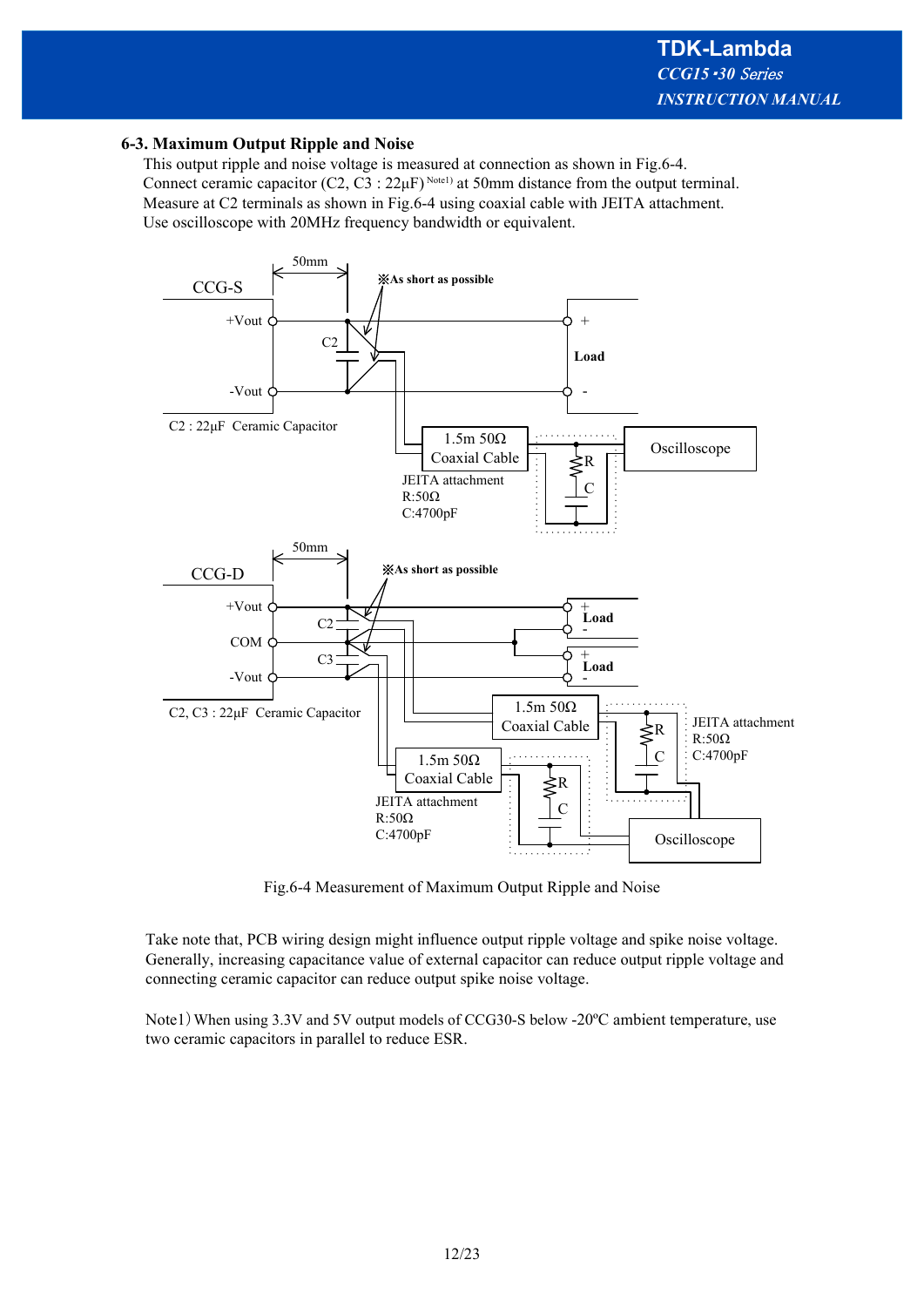#### **6-4. Maximum Line Regulation**

Maximum value of output voltage change when input voltage is gradually varied (steady state) within specified input voltage range.

#### **6-5. Maximum Load Regulation**

Maximum value of output voltage change when output current is gradually varied (steady state) within specified output current range.

When using at dynamic load mode, output voltage fluctuation might increase.

Also, when CCG-D is used with unbalanced load, the output voltage with the higher load factor

decreases and the output voltage with the lower load factor increases.

A thorough pre-evaluation must be performed before using this power supply.

#### **6-6. Over Current Protection (OCP)**

This power supply has built-in OCP function.

When short circuit or output current is in overload condition, it becomes intermittent operation.

Output will recover when short circuit or overload conditions are released.

Take note that power supply might be damaged at continuous overload conditions depending on thermal conditions.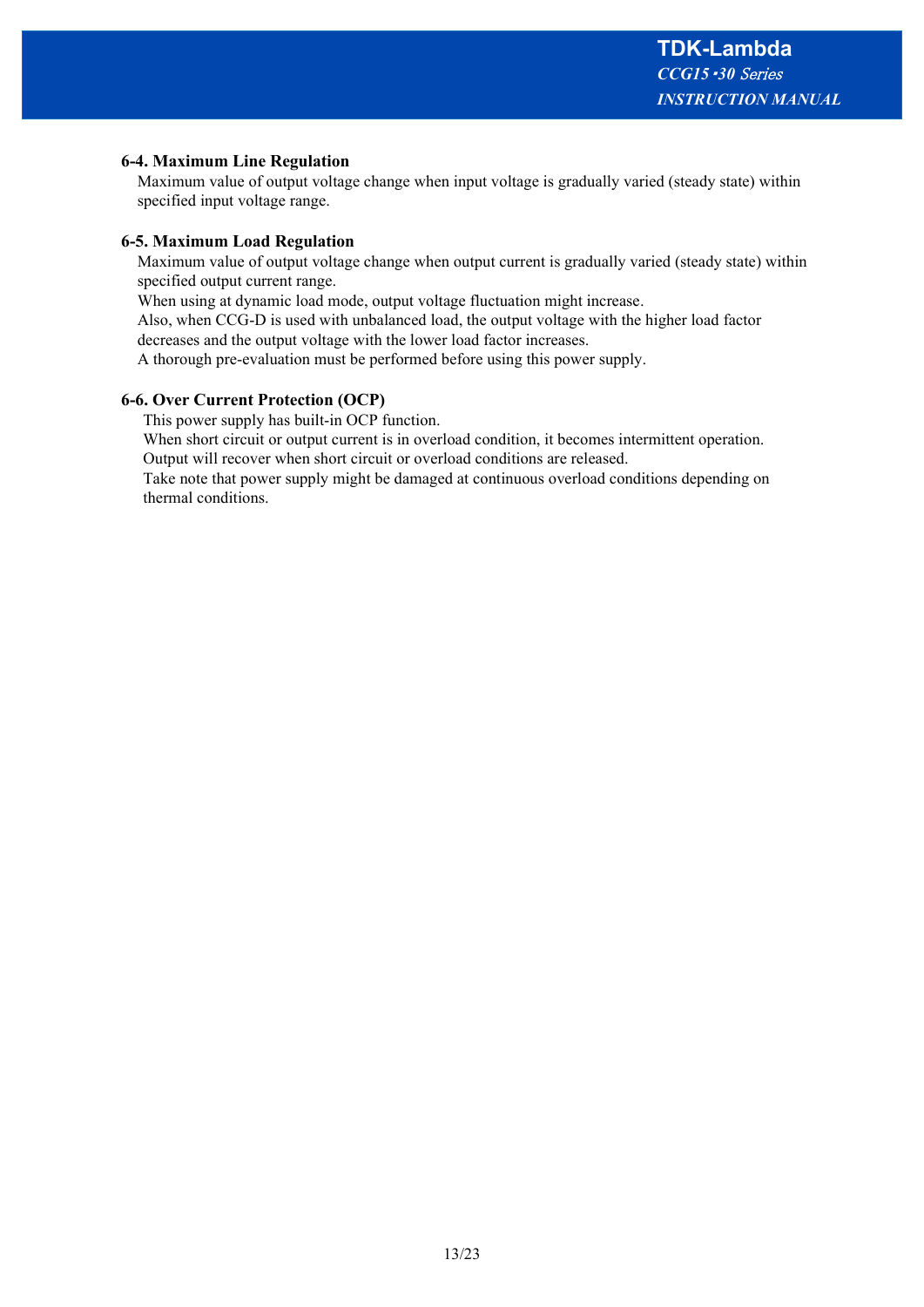#### **6-7. Remote ON/OFF Control (RC terminal)**

The output can be enabled/disabled by RC terminal without turning the input supply on and off. There are two type of control logic, Negative Logic and Positive Logic. Polarity of control logic is Determined by Product Specification.

In order to use remote ON/OFF control function, attach transistor, relay or equivalent switch between RC and -Vin terminal as shown in Fig.6-5.

For secondary control, isolation can be achieved through the use of a opto-coupler or equivalent as shown in Fig.6-6.



Fig.6-5 RC Connection (1)

Fig.6-6 RC Connection (2)

|  | Table 6-3 RC Connection |
|--|-------------------------|
|--|-------------------------|

| Logic          | Switch | <b>RC</b> Voltage Range    | <b>Output Status</b> |
|----------------|--------|----------------------------|----------------------|
| Negative Logic | Short  | $0V \leq V_{RC} \leq 0.5V$ | OΝ                   |
|                | Open   | $4V \leq V_{RC} \leq 18V$  | OFF                  |
| Positive Logic | Short  | $0V \leq V_{RC} \leq 0.5V$ | OFF                  |
|                | Jpen   | Open $N_{\text{ote4}}$     |                      |

- Note) 1. When remote ON/OFF control function is not used, between RC and -Vin terminals should be shorted on Negative Logic model. In contrast, RC and -Vin terminals should be opened on Positive Logic model.
	- 2. Source current from RC terminal to -Vin terminal is 1mA or lower.
	- 3. The allowable maximum RC terminal voltage of Negative Logic model is 18V, and Positive Logic model is 7V.
	- 4. In case of applying external voltage into RC terminal with Positive Logic model, please contact us.
	- 5. When using long wiring, for prevention of noise, attach capacitor between RC and -Vin terminal. The maximum capacitance between RC and -Vin terminal is 1μF.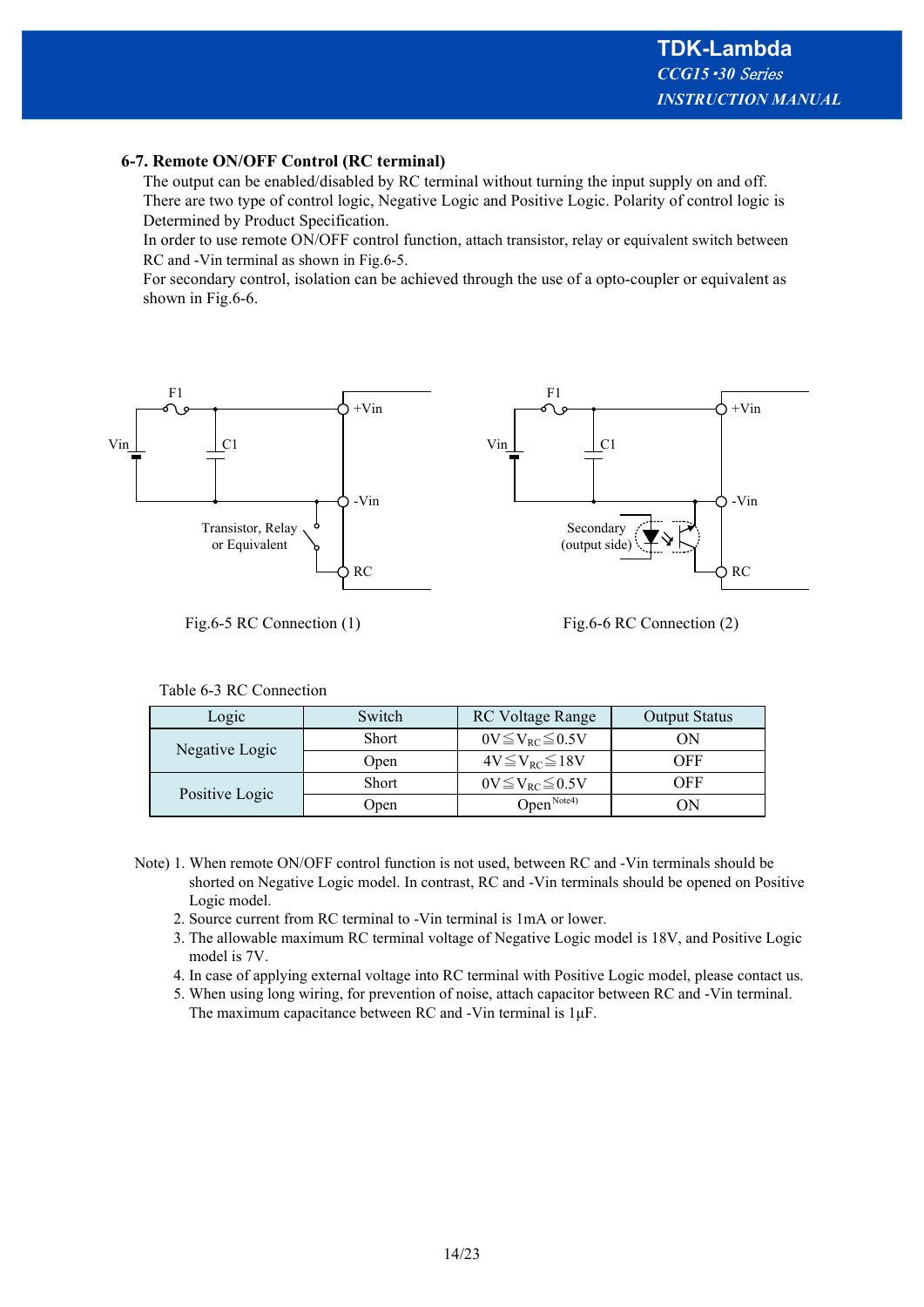#### **6-8. Redundant Operation**

Redundant operation is possible for loads that are within the maximum output power of one power supply. When one power supply is shut-down by the power failure etc., another one can continue to provide power.



Fig.6-7 Redundant Operation Connection (CCG-S)

# **6-9. Parallel Operation**

Parallel operation cannot be used.

#### **6-10. Series Operation**

Series operation is possible for CCG series. Connections shown in Fig.6-9 and Fig.6-10 are possible.



Fig.6-9 Series Operation for High Output Voltage



Fig.6-8 Redundant Operation Connection (CCG-D)



Fig.6-10 ±Output Series Operation

#### $<$ Reference $>$

CCG-D can be used as 24V or 30V single output by connecting + Vout and -Vout to the load.



Fig.6-11 Connection when CCG-D single output is used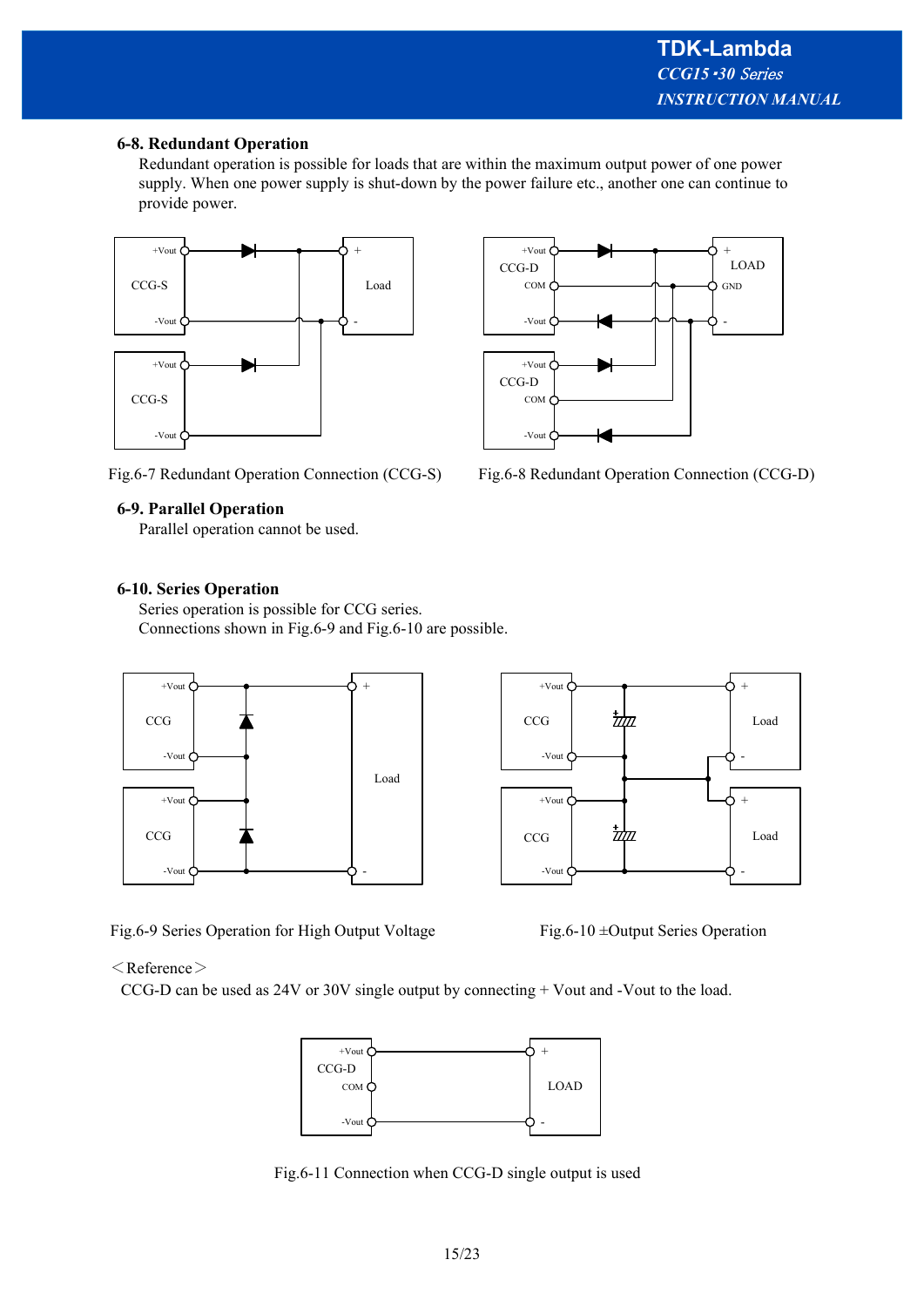#### **6-11. Operating Ambient Temperature**

This is the allowable operating range.

Output load needs to be derated depending on the ambient temperature. There is no restriction on mounting direction but there should be enough consideration for airflow so that heat does not accumulate around the power supply vicinity. Determine external components configuration and mounting direction on PCB such that air could flow around the power supply at forced cooling and convection cooling. For better improvement of power supply reliability, derating of ambient temperature is recommended. For details, refer to "7.Output Derating" section.

#### **6-12. Operating Ambient Humidity**

Take note that condensation could lead to power supply abnormal operation or damage.

#### **6-13. Storage Ambient Temperature**

Take note that sudden temperature change can cause dew condensation, and it may affect solderability of terminals.

#### **6-14. Storage Ambient Humidity**

Take enough care when storing the power supply because rust which causes poor solderability would occurred on terminals when stored in high temperature, high humidity environment.

#### **6-15. Withstand Voltage**

This power supply is designed to have a withstand voltage of 1.5kVDC between input and output, 1.0kVDC between input and case and 1.0kVDC between output and case for 1 minute. When conducting withstand voltage test during incoming inspection, set the current limit value of the withstand voltage testing equipment to 10mA. Furthermore, avoid throw in or shut off of the testing equipment when applying or when shutting down the test voltage. Instead, gradually increase or decrease the applied voltage. Take note especially when using the timer of the test equipment because when the timer switches the applied voltage off, impulse voltage which has several times the magnitude of the applied voltage is generated causing damage to the power supply. Connect the terminals as shown in the diagram below.



Fig.6-12 Withstand Voltage Test for Input – Output





Fig.6-13 Withstand Voltage Test for Input – Case Fig.6-14 Withstand Voltage Test for Output – Case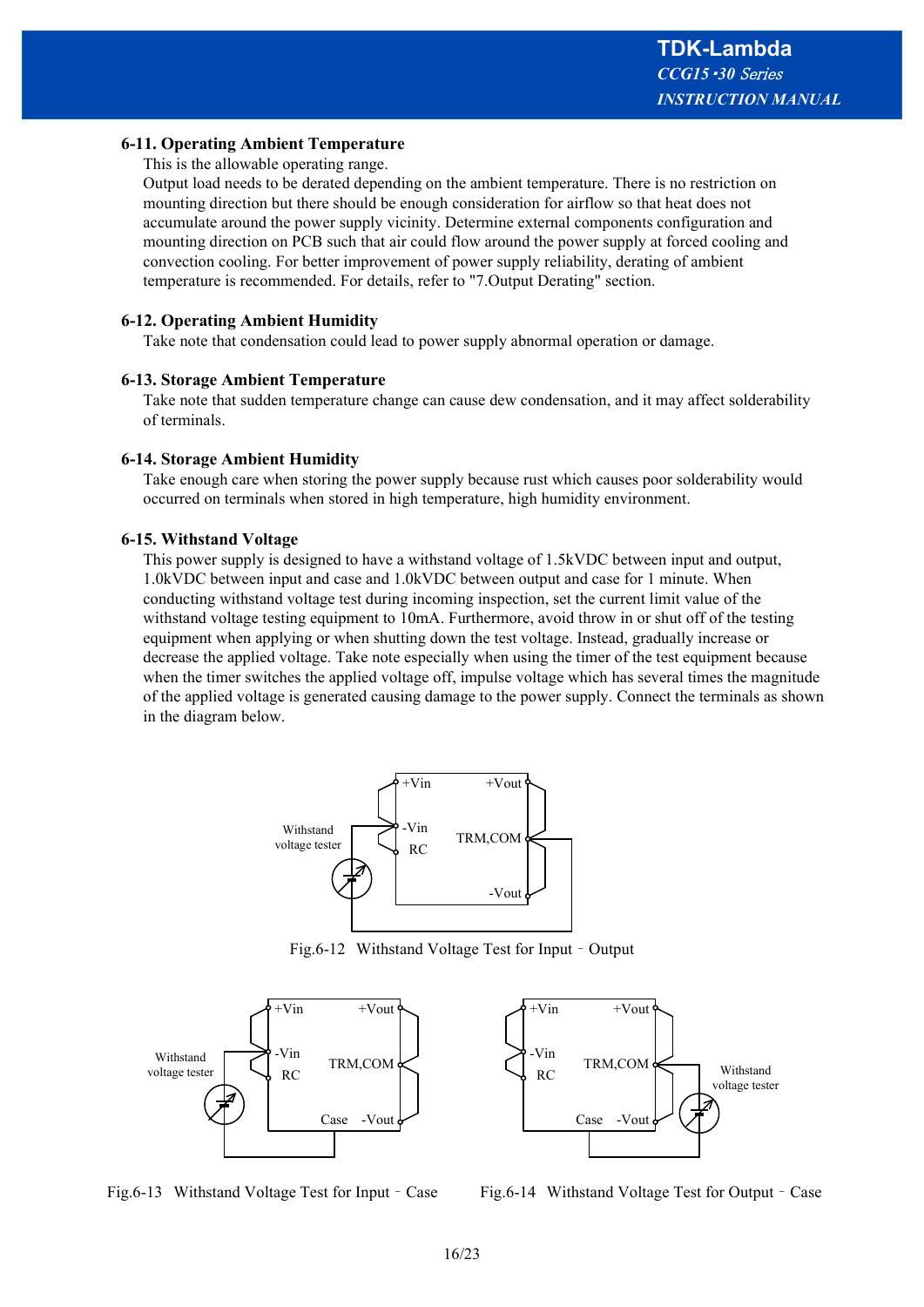#### **6-16. Isolation Resistance**

Isolation resistance value is 100MΩ and above at 500VDC applied voltage.

Use DC isolation tester (MAX 500V) between output and case.

Make sure that during testing, the isolation testers do not generate a high pulse when the applied voltage is varied. Ensure that the tester is fully discharged after the test.



Fig.6-15 Isolation Resistance Test

#### **6-17. Vibration**

Vibration of power supply is defined when mounted on PCB.

#### **6-18. Shock**

Withstand shock value is define to be the value at TDK-Lambda shipment and packaging conditions, or when mounted on PCB.

#### **6-19. Capacitance of Input - Output**

This product has internal capacitor connected between input and output.

Capacitance of input - output : 1000pF

In case that high level and high frequency AC voltage is applied, loss of internal capacitor increase and the product might be damaged.

In case that voltage between input and output changes suddenly on the application or the load of high frequency pulse is connected to the output side, please contact us.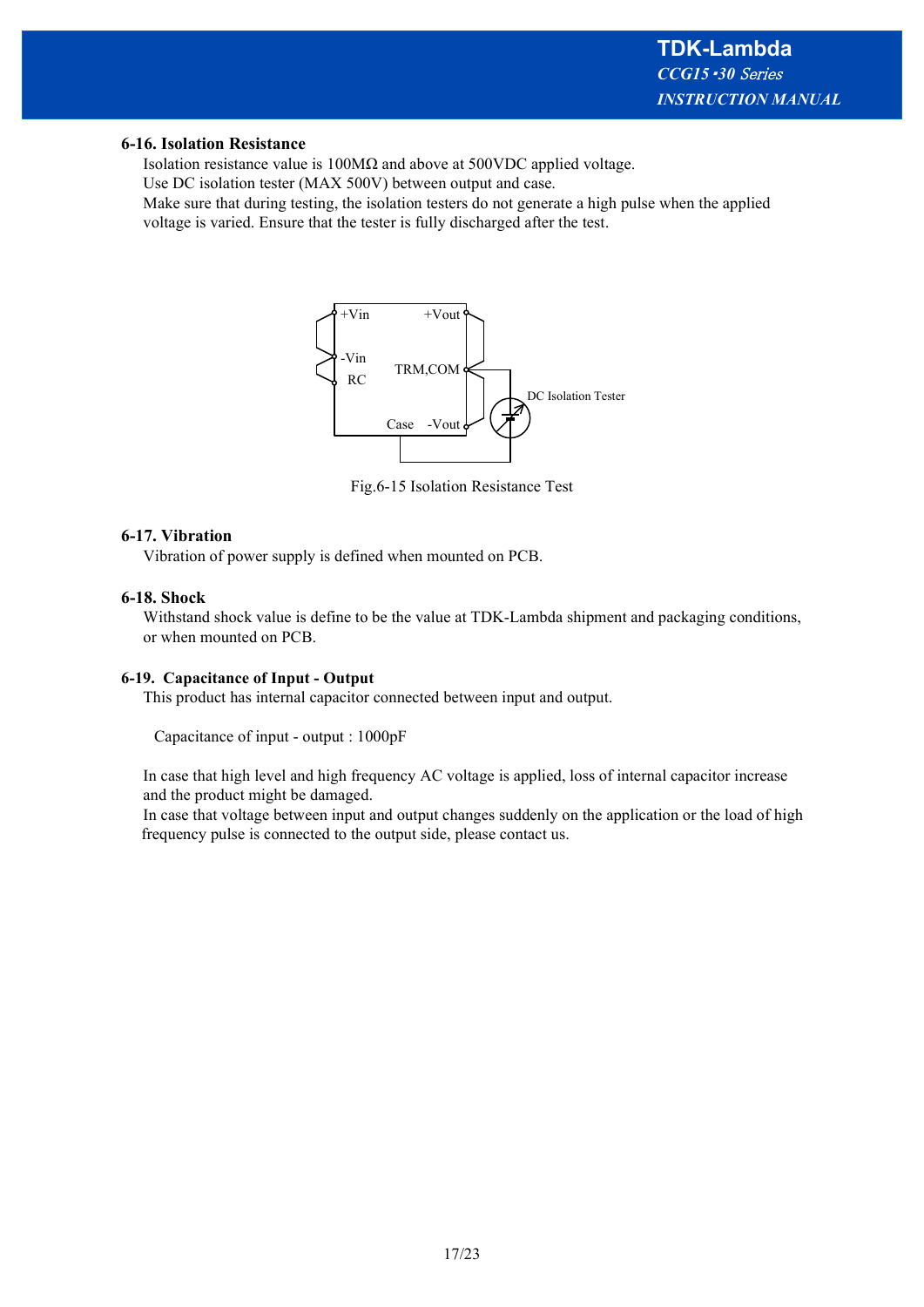## **7. Output Derating**

#### **7-1. Output Derating Measurement Method**

There is no restriction on mounting direction but there should be enough consideration for airflow so that heat dose not accumulate around the power supply vicinity. Determine external components configuration and mounting direction on PCB such that air could flow around the power supply at forced cooling and conventional cooling. The derating of the output current is necessary when the ambient temperature is high. (See Output Current vs. Ambient Temperature.) Output Current vs. Ambient Temperature is measured according to Fig.7-1 and Fig.7-2. When mounting on actual device, do actual measurement based on measurement points shown in Fig.7-1 and Fig.7-2. For this measurement, in order not to exceed the Rating temperature of the critical component, refer to the case temperature measurement point shown on Fig.7-3.

(1) Output Current vs. Ambient Temperature Measurement Method (for convection cooling)



Fig.7-1 Output Current vs. Ambient Temperature Measurement Method (for convection cooling)

(2) Output Current vs. Ambient Temperature Measurement Method (for forced cooling)



Fig.7-2 Output Current vs. Ambient Temperature Measurement Method (for forced cooling)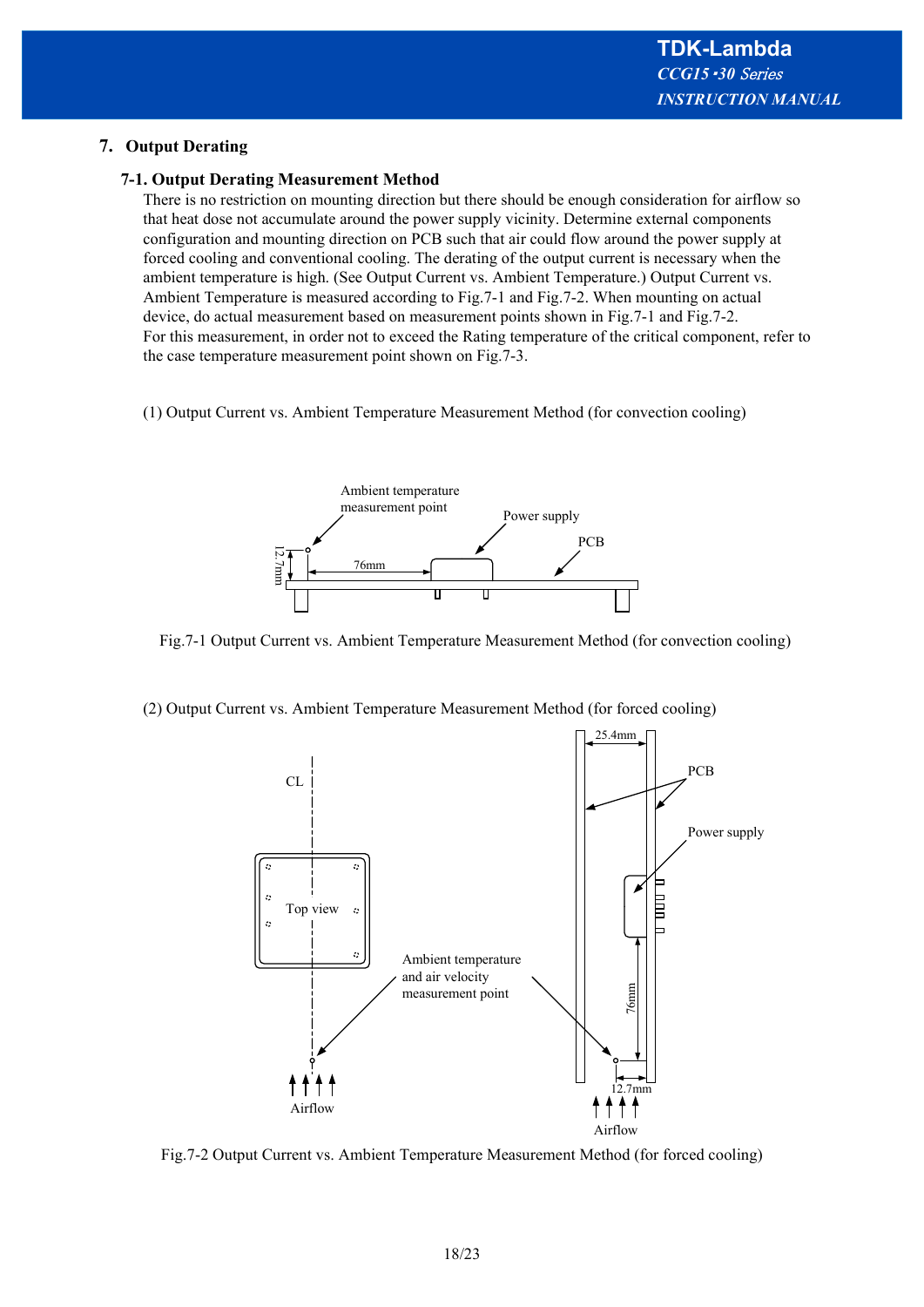(3) Temperature Measurement Point on The Case

Confirm the temperature measurement point on the case of Fig.7-3 is below 110ºC. Moreover, clear the hole at the center of the label, and measure the metal part when you measure the case temperature.



Fig.7-3 Temperature Measurement Point on The Case

## **7-2. Output Derating Curve**

The following Output Current vs. Ambient Temperature is a measurement data when mounting on our evaluation PCB. The output derating curve is affected by the mounting board, the external components, and the ambient conditions. Therefore, use it after confirming the case temperature when the power supply operates with actual device does not exceed 110ºC (Temperature Measurement Point On The Case). Moreover, use below 85ºC ambient temperature.

\*Evaluation PCB Specification

Size  $150 \text{mm} \times 70 \text{mm}$  t = 1.6mm Material FR-4 (Double sided) Copper 35μm

(1) Output Current vs. Ambient Temperature (Reference data : Vin=Typ.)





# 【**CCG15-S**】(All model)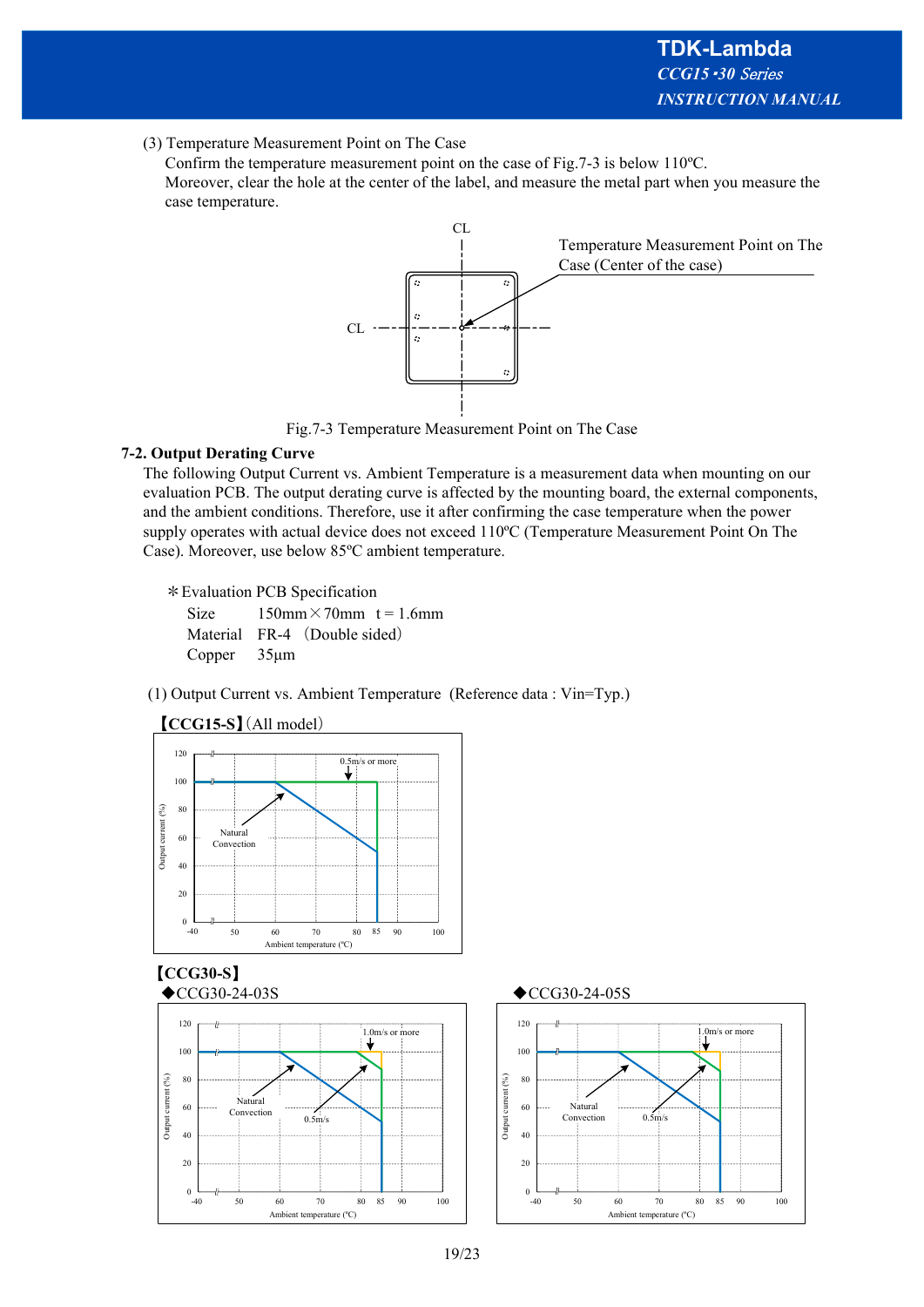

\*Please see reliability data for Output Current vs. Ambient Temperature, when other input voltage is appeied.



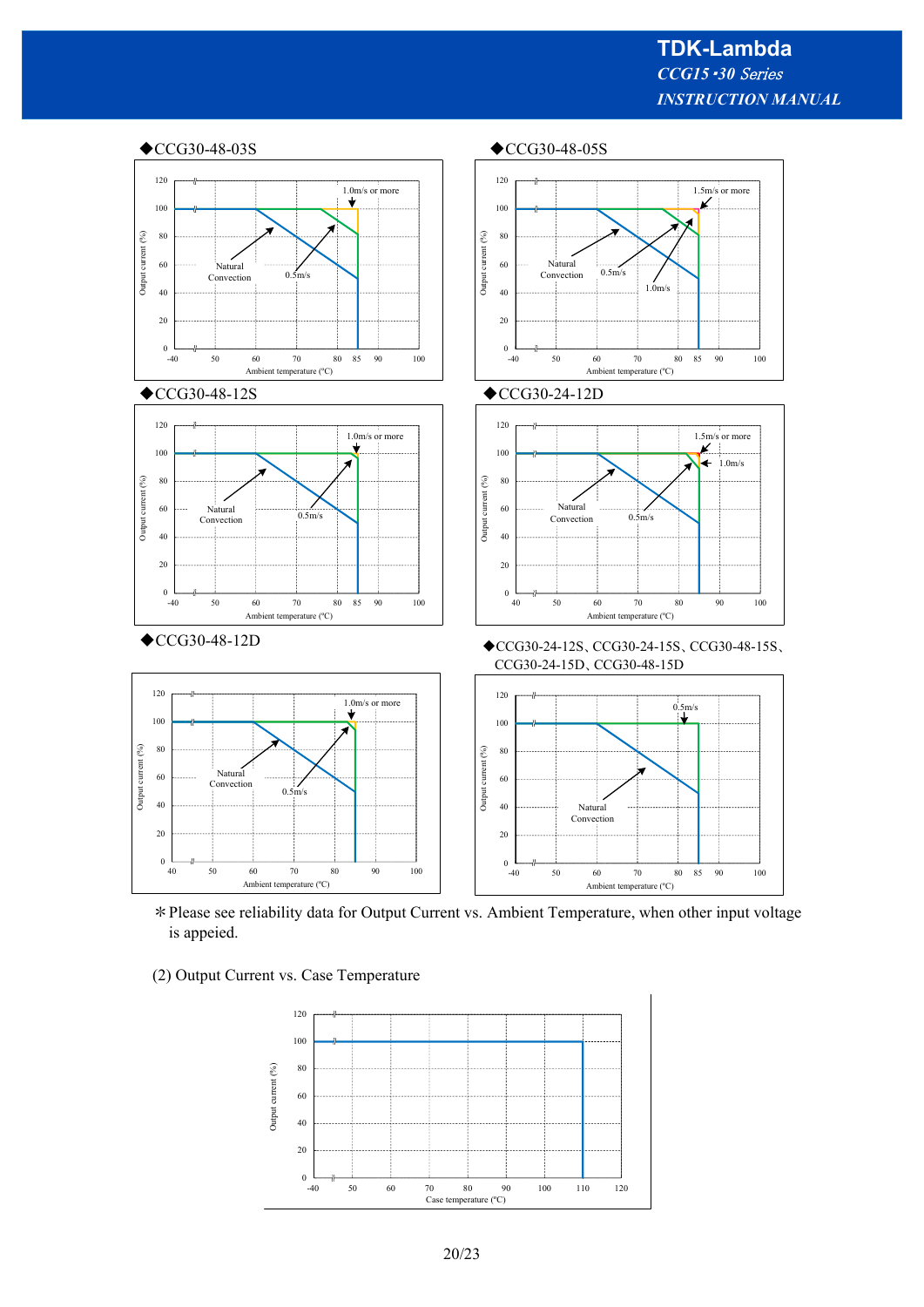#### **8. Mounting Method, Soldering and Cleaning Condition**

#### **8-1. Mounting Method**

(1) Mounting Holes on PCB

There is the recommended diameter of hole and pad of PCB in Table 8-1. The mounting hole position is in Fig.8-1.

Also, see outline drawing for outline of the power supply.

Table 8-1 Recommended diameter of Hole and Pad of PCB

|               | Input / Output terminals |
|---------------|--------------------------|
| Pin diameter  | $\phi$ 1.0mm             |
| Hole diameter | $\phi$ 1.5mm             |
| Pad diameter  | $\phi$ 2.8mm             |



Fig.8-1 Dimension of Mounting Hole Position

(2) Recommended Material of PCB

Recommended materials of the printed circuit board is double sided glass epoxy with through holes. (thickness : 1.6mm, copper : 35µm)

(3) Input / Output Pattern Width

Large current flows through input and output pattern. If pattern width is too narrow, heat on pattern will increase because of voltage drop of pattern. Relationship between allowable current and pattern width varies depending on materials of printed circuit board, thickness of conductor. It is definitely necessary to confirm on manufactures of printed circuit board for designing pattern.

(4) Method of Connecting Terminals

Connect +Vin, -Vin, +Vout, -Vout, COM with consideration of contact resistance.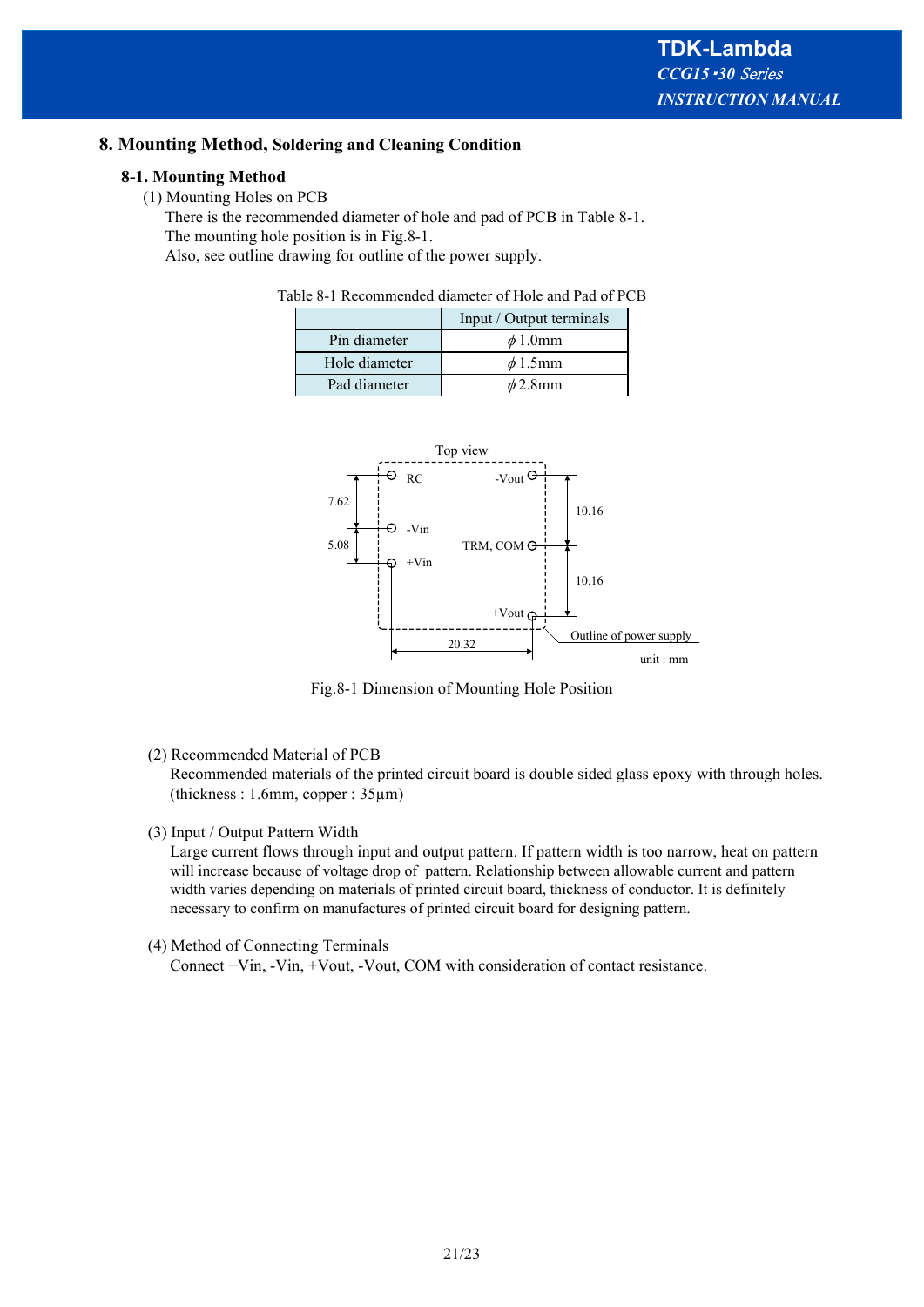#### **8-2. Recommended Soldering Condition**

Recommended soldering conditions are as follows.

- (1) Soldering Dip Dip condition : 260ºC within 10 seconds Pre-heat condition : 110ºC for 30 – 40 seconds
- (2) Soldering Iron 350ºC within 3 seconds
- Note) Soldering time changes according to heat capacity of soldering iron, pattern on printed circuit board etc. Please confirm actual performance.

#### **8-3. Recommended Cleaning Condition**

Recommended cleaning condition after soldering is as follows.

(1) Cleaning Solvent IPA (isopropyl alcohol)

#### (2) Cleaning Procedure

Use brush and dry the solvent completely before use.